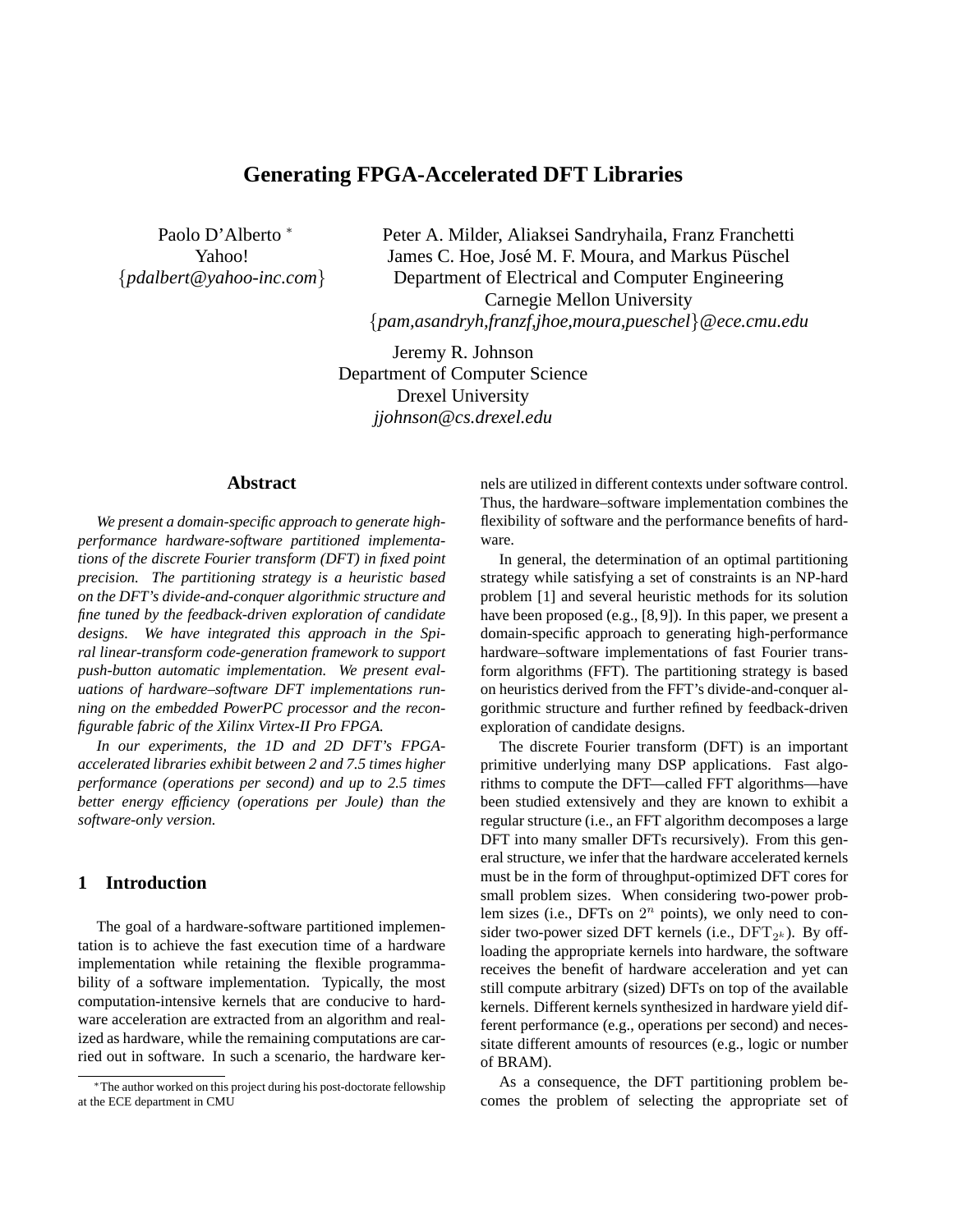throughput-optimized two-power sized DFT cores to satisfy a given resource constraint (logic, power, energy) while maximizing a scalar metric, such as performance. We present our solution to this problem in two parts. First, in what we call the forward design problem, we make use of the Spiral [14] generator framework to automatically produce a hardware–software implementation given a prespecified partitioning strategy, in our case defined by the set of DFT cores available in hardware. These hardware cores are generated using Spiral [12, 13] and are often faster and smaller than other available implementations. Second, we solve the inverse design problem: given the desired constraints and an objective function, select the optimal set of two-power-sized DFT cores to include in hardware. Together, the overall design generation problem is solved by first solving the inverse design problem by emulating the hardware cores (i.e., without synthesizing any DFT cores) and then the resulting forward design problem, given the candidate hardware cores. In solving the inverse design problem, a simple scalar optimization metric (e.g., runtime) is used to maximize the performance for a single DFT problem size. The scalar metric can also be defined as the average performance over multiple problem sizes (to optimize a DFT library) or a composite function that takes into account a combination of performance, power, and logic cost simultaneously.

As a demonstration, we present experimental results of applying our automatic generator to create hardware– software implementations of the DFT for the Xilinx XUP2VP development board with a Virtex-II Pro XC2VP30 FPGA. The 1D and 2D DFT problems of twopower and non-two-power sizes are partitioned into software (running on one of the two PowerPC cores in the FPGA) and hardware (comprised of the DFT cores instantiated in the reconfigurable fabric). The specific partitioning strategy to be decided in these experiments is which two two-power DFT kernels, ranging between size  $2^5$  to  $2^{10}$ , must be synthesized in hardware to maximize a single problem's performance or the average library performance. Our evaluation includes the optimization of runtime, energy and power, and thus their Pareto tradeoff. In this paper, we focus solely on hardware–software solutions for embeddedsystem implementations; for example, see [14] for highperformance software solutions or [12,13] for custom hardware solutions.

**Synopsis.** In Section 2, we briefly survey the related work. In Section 3, we present the necessary background for the DFT, Spiral and our evaluation platform. In Section 4, we first present the forward design problem of how to generate a concrete implementation from a DFT formula and a partitioning decision. In Section 5, we present the inverse design problem of arriving at the optimal partitioning strategy. We present our experimental results in Section 6 and conclude in Section 7.

# **2 Related Work**

Companies like XtremeData and DRC are positioning FPGAs on the fast memory interconnects of highperformance PC workstations. These technologies promote a new computation paradigm with FPGAs as first-class processing elements alongside of traditional microprocessors.

An algorithm will nevertheless need to be partitioned ideally with performance-critical kernels in hardware and control-intensive kernels in software—to take advantage of these new hybrid hardware–software platforms; an algorithm needs this partitioning because 1) not all sections benefit from hardware acceleration and 2) hardware accelerators may require *new* hardware data paths that are difficult to synthesize onto an FPGA.

The hardware–software partitioning problem is based on the ability to determine and isolate the part of a computation that could be realized into specialized hardware, for which we could improve performance, energy, size or any other composed measure. The general hardware–software partitioning problem has been shown to be NP-hard [1]. Efficient heuristic partitioning procedures have been studied (e.g., [8, 9]). In these works, the most difficult challenge is in choosing the appropriate granularity of representation in the computation graph; for example, a node can represent an instruction, a loop, a function call, or a module. This issue is addressed by system level design languages such as *SpecSyn* [5, 6]. The development frameworks for these languages deploy search techniques and implementation strategies based on the ability to represent and manipulate specific solution features at various levels of abstraction and where the user is always welcome to interact during the design process.

The subject of this paper is the domain-specific partitioning of the DFT where high-level algorithmic knowledge greatly simplifies the viable implementation space. There have been other scenario-specific partitioning methods developed for image processing (e.g., [16]), scalability of a design (e.g., [19]), reactive systems (e.g., [17]) and custom processor applications (e.g., [7]).

### **3 Background**

We provide the necessary background on the 1D and 2D DFT, FFTs, the program generator Spiral, and the Virtex-II Pro platform.

**DFT and FFT.** The DFT is a matrix-vector multiplication  $x \mapsto y = DFT_n x$ , where x, y are the input and output vector, respectively, of length n, and  $DFT_n$  is the  $n \times n$  DFT matrix, given by DFT<sub>n</sub> =  $[\omega_n^{k\ell}]_{0 \le k,\ell < n}$ ,  $\omega_n = \exp(-2\pi j/n), j = \sqrt{-1}.$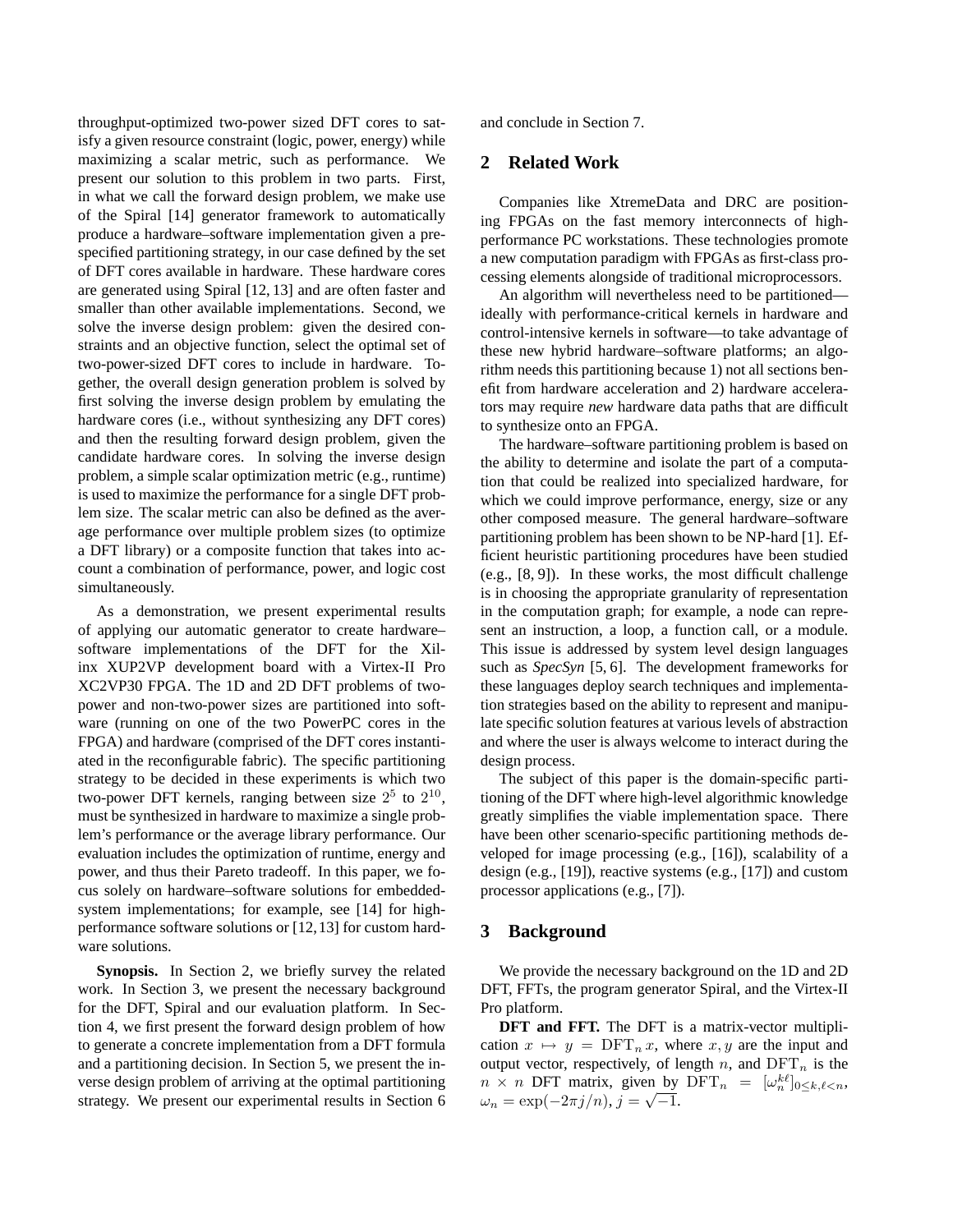Algorithms for the DFT are sparse structured factorizations of the transform matrix [15]. For example, the Cooley-Tukey fast Fourier transform algorithm (FFT) can be written as

$$
\text{DFT}_{mn} \to (\text{DFT}_m \otimes I_n) D_{m,n} (I_m \otimes \text{DFT}_n) L_m^{mn}. \tag{1}
$$

Here,  $I_m$  is the  $m \times m$  identity matrix;  $D_{m,n}$  is a diagonal matrix, and  $L_m^{mn}$  is the stride permutation matrix, both depending on  $m$  and  $n$  (see [15] for details). The Kronecker, or tensor product is defined as

$$
A \otimes B = [a_{k,\ell} B]_{k,\ell} \text{ for } A = [a_{k,\ell}]. \tag{2}
$$

For example,

$$
I_m \otimes \text{DFT}_n = \begin{bmatrix} \text{DFT}_n & & \\ & \ddots & \\ & & \text{DFT}_n \end{bmatrix} . \tag{3}
$$

Similarly, the 2D DFT of an input of size  $m \times n$  is given by a matrix  $DFT_{m\times n}$  that, using the row-column method, can be broken down as

$$
\text{DFT}_{m \times n} \to (\text{DFT}_m \otimes I_n)(I_m \otimes \text{DFT}_n). \tag{4}
$$

Both (1) and (4) represent divide-and-conquer algorithms. For example, (1) asserts that  $\text{DFT}_{mn} x$  can be computed in four steps by first permuting x with  $L_m^{mn}$ , dividing the computation into m consecutive  $\text{DFT}_n$  subvectors of length n (see (3)), scaling with  $D_{m,n}$ , and finally dividing the computation into  $n \, \text{DFT}_m$  to subvectors at stride n.

In fixed-point implementations, scaling is often used to avoid overflow. This is formally captured by replacing above  $\mathrm{DFT}_n$  with  $\frac{1}{n} \mathrm{DFT}_n$  in the formulas above. In particular, every so-called *butterfly* DFT<sub>2</sub> is then succeeded by a scaling of  $\frac{1}{2}$  (i.e., each vector element is shifted right by one bit).

**Spiral.** Spiral [14] is a program generation and optimization system for transforms. In Spiral, the formalism above is called SPL (signal processing language); a decomposition like (1) is called a *rule*. For a given transform, Spiral recursively applies these rules until all transforms have reached a pre-defined basic problem size (often 2). These rules are then compiled to generate one algorithm represented as a matrix formula. There are many formulas for each transform due to the choices of expansion. For example, in (1) different factorizations can be chosen (i.e., different m and n). The formula is then structurally optimized using a rewriting system, which performs formula level vectorization, parallelization, and loop optimizations, if needed. Finally, the resulting formula is compiled into actual C code or Verilog. The *performance* of the implementation (e.g., runtime, power, energy, error) is measured or estimated and fed back into a search engine, which decides how to modify the algorithm, using a dynamic programming search. Eventually, this feedback loop terminates and outputs the *best* implementation found. The entire process is depicted in Figure 1.

Spiral takes a similar approach to generate hardware implementations of transforms, currently restricted to the DFT [12]. In this case a model is used to aid the feedback driven optimization [11].



# **Figure 1. The code generator Spiral**

**Platform: Virtex-II Pro.** We demonstrate and evaluate our approach by generating hardware-software partitioned implementations of the DFT for the Xilinx XUPV2P development board, which contains the Xilinx Virtex-II Pro XC2VP30 FPGA. The software portion of the partitioned implementation is executed on one of the two PowerPC405 processor cores embedded in the FPGA; the hardware data path of the partitioned implementation is mapped onto the FPGA's reconfigurable fabric. The hardware and software communicate through the DSOCM (data-side onchip memory) interface in the Virtex-II Pro architecture. A block diagram of this arrangement is shown in Figure 2. We briefly elaborate on the relevant platform parameters.

The embedded PowerPC 405 processor is a 300MHz in-order pipelined processor supporting integer operations only. The processor can access 512 MByte of DRAM on the XUPV2P board with a bandwidth of approximately 80MByte/second. Each PowerPC processor is also served by separate 1-cycle 16-KByte instruction and data caches. We run embedded Linux 2.4.27 on the PowerPC with the peripherals necessary to enable remote telnet through Ethernet (i.e., *openssh*). In this setup, the main Spiral engine is running on a separate workstation host. Executables for the PowerPC processor are generated, compiled, and linked on the remote host and communicated to the XUP board via Ethernet.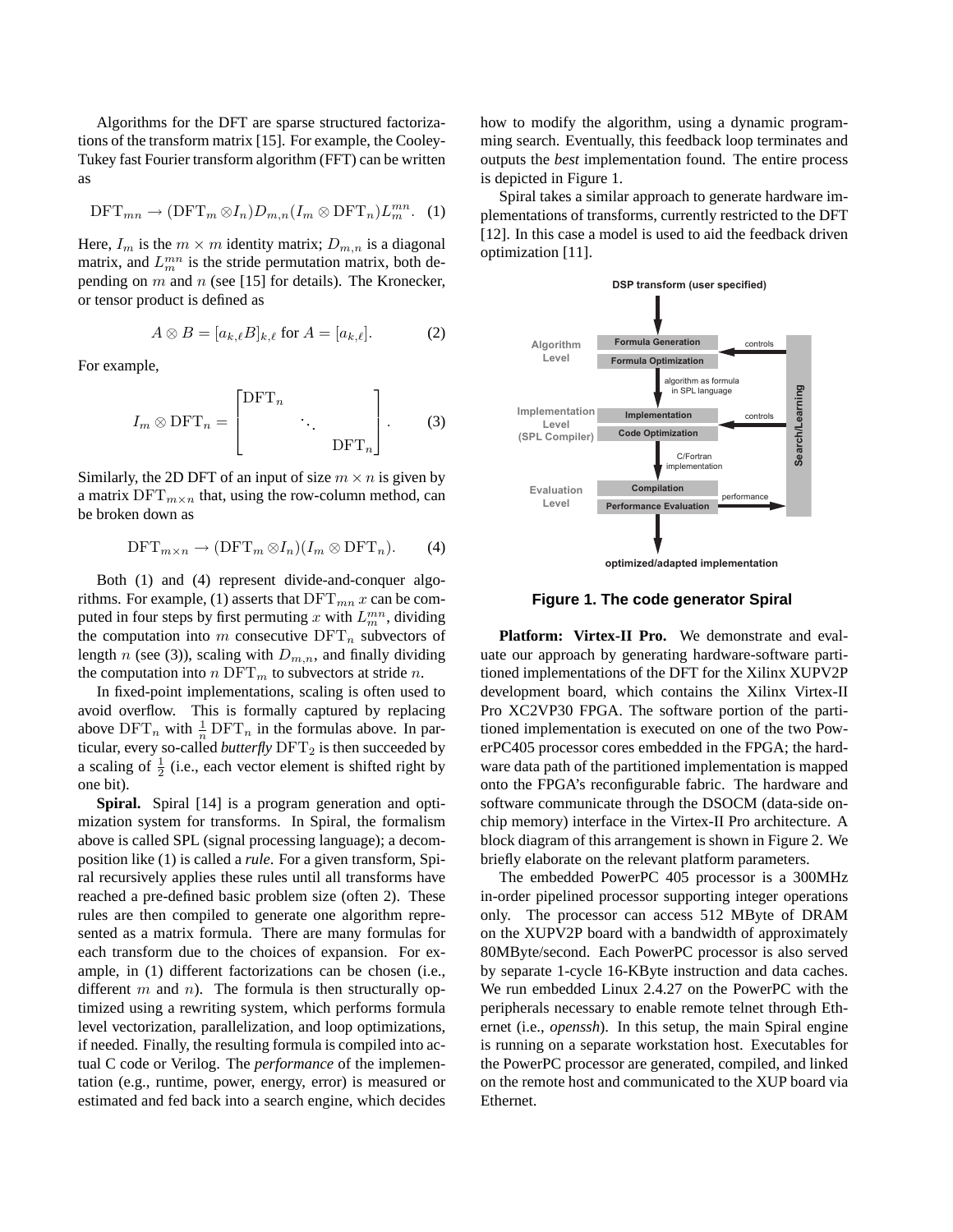

**Figure 2. Virtex II Pro: hardware–software platform for experiments.**

The Virtex-II Pro XC2VP30 FPGA has 13,969 reconfigurable slices, 136 18-bit hard multipliers and 136 2KByte BlockSelect RAMs (BRAMs). The DSOCM interface in the Virtex-II Pro architecture allows the PowerPC processor to memory-map up to 16 BRAMs in the fabric with 158 MByte/sec and 198 MByte/sec in read and write bandwidth. The reconfigurable fabric is clocked at the frequency of the DSOCM interface (100MHz). All of our FPGA configurations are created using Xilinx EDK tools.

#### **4 Automatic Partitioning of Transforms**

In this section, we explain the automatic partitioning of the DFT for a given set of hardware accelerators. Furthermore, we explain how we map the (partitioned) formula into inter-operating hardware and software. In this paper, we restrict the discussion to the 1D and 2D DFT, but the methodology is applicable to the domain of linear transforms.

To generate partitioned implementations for a given transform, the Spiral system searches over a space of candidate algorithms that compute the transform. Different algorithms lead to different hardware–software partition boundaries and thus different final performance.

#### 4.1 Partitioning: Idea

Fast divide-and-conquer algorithms for the DFT are equivalent to the recursive application of breakdown rules like (1) and (4) (for 1D and 2D DFTs, respectively). Both rules compute multiple smaller 1D DFTs recursively and combine their results. The structure of these breakdown rules directly suggests a good partitioning strategy, namely to compute the subproblems  $DFT_m$  and  $DFT_n$  in hardware, and to let the software orchestrate the conquer step. Depending on the size of m and  $n$ ,  $DFT_m$  and  $DFT_n$ may need to be further factorized to use smaller DFT hardware kernels that can fit within the available FPGA logic resources.

In all of the factorizations, the DFT kernels occur in the context of a tensor product with an identity matrix. In particular,  $I_m \otimes \mathrm{DFT}_n$  (see (3)) indicates m data parallel applications of  $\text{DFT}_n$  to a vector of length mn. In hardware, for a wide vector that is presented sequentially as a stream of data flits, we can instantiate a single pipelined implementation of  $DFT_n$  and reuse it m times for the complete vector. Using the known identity

$$
\text{DFT}_m \otimes I_n = L_m^{mn} (I_n \otimes \text{DFT}_m) L_n^{mn},\tag{5}
$$

we can convert  $\text{DFT}_m \otimes I_n$  into the same form plus two data permutations to be handled in software; these permutations do not allocate extra memory space because they manage data movement through the temporary buffers used by the hardware cores.

The Spiral hardware core generator currently only generates DFT cores of two-power problem sizes. However, using (1), we can decompose the problem for other sizes into a two-power portion and a non-two-power portion. Then, the hardware can accelerate the former, while the latter portion must be implemented in software. We will present experimental results for this type of problem.

To summarize, based on an analysis of the DFT formula structure, we can restrict our choices of hardware cores to different sized streaming pipelined DFT kernel implementations. In this restricted partitioning problem, the key degree of design freedom is in choosing the appropriate set of DFT kernel sizes to be synthesized into the available FPGA resources in order to maximize the desired metric. For most performance metrics, this means choosing the set of kernel sizes that maximizes the computation off-loaded from the PowerPC processor into the FPGA fabric.

#### 4.2 Partitioning: Formal method

We use a rewriting system [3] that constructs partitioned FFTs for a given DFT. The partitioning algorithm is encoded as a set of *rewrite rules* that operate in tandem with breakdown rules such as (1). The input to the rewrite system is a transform tagged "to be partitioned", and a list of available hardware cores. The output is one or a set of partitioned formulas.

**Tags.** Throughout the rewriting process, partitioning information is propagated using *tags*. We introduce two tags:

$$
\underbrace{A}_{\text{partition}} \quad \text{and} \quad \underbrace{A}_{\text{HW}}
$$

.

A formula A tagged with *partition* needs to be partitioned; however, its partitioning is not yet known. For a formula A that is not tagged no further rewriting needs to be done and it is implemented in software. For a formula A tagged with *HW*, this decision has been made and *A* is mapped to hardware cores.

**Rewriting rules.** In order to extract hardware-mappable sub-formulas, we utilize a set of rewriting rules summarized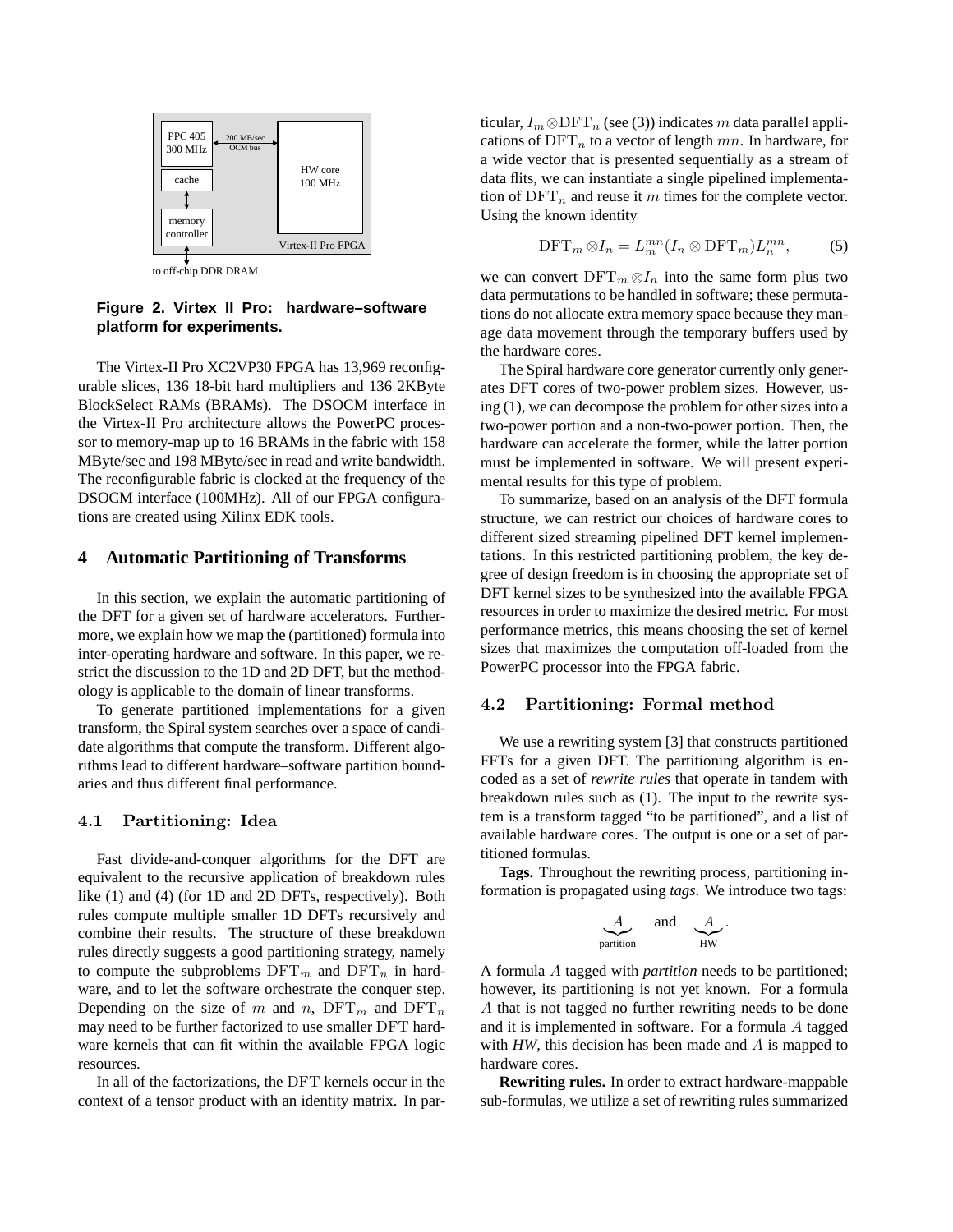**Table 1. Rewriting rules for hardware– software partitioning.**

$$
A \longrightarrow A \quad \text{Software only} \quad (6)
$$
\n<sub>partition</sub>

$$
A \longrightarrow BC
$$
 Break down partition (7)

$$
\underbrace{AB}_{\text{partition}} \rightarrow \underbrace{A}_{\text{partition partition}} \underbrace{B}_{\text{partition}} \text{ Distribution} \tag{8}
$$

$$
\underbrace{\mathrm{DFT}_m\otimes I_n}_{\text{partition}}\rightarrow L_m^{mn}(\underbrace{I_n\otimes\mathrm{DFT}_m}_{\text{HW}})L_n^{mn}\quad\text{If}\ \mathrm{DFT}_m\ \text{in}\ \text{HW}
$$

$$
\underbrace{\mathrm{DFT}_m \otimes I_n}_{\text{partition}} \to \underbrace{\mathrm{DFT}_m}_{\text{partition}} \otimes I_n \quad \text{If } \mathrm{DFT}_m \text{ not in HW}
$$

$$
\underbrace{I_m \otimes DFT_n}_{\text{partition}} \to \underbrace{I_m \otimes DFT_n}_{\text{HW}} \quad \text{If DFT}_n \text{ in HW}
$$

$$
(11)
$$

(9)

(10)

$$
\underbrace{I_m \otimes DFT_n}_{\text{partition}} \to I_m \otimes \underbrace{\text{DFT}_n}_{\text{partition}} \quad \text{If DFT}_n \text{ not in HW}
$$
\n(12)

in Table 1. For example, rule (8) distributes the partition tag across factors of a product; rule (9) implements the identity (5), effectively mapping  $\text{DFT}_m \otimes I_n$  to the form (3) compatible with streaming pipelined DFT cores. Note that any rule where the left side is untagged (as (1) and (4)) can be applied "inside" a tagged expression, leaving the tag unchanged.

**Base cases.** When the desired set of hardware DFT kernel sizes is known, those DFT kernels are encoded as *base cases* which cannot be broken down further. The base case rule (11) matches subformulas of the form  $I_m \otimes DFT_n$ where  $\text{DFT}_n$  is a hardware supported DFT kernel size. This is because a streaming pipelined DFT core efficiently handles any number of consecutive, data-parallel applications to an input stream.

Lastly, the software termination rule (6) is the rule indicating that everything that cannot be further rewritten is implemented in software. This rule is used when no other rules apply, ensuring that a subformula is mapped to hardware whenever beneficial (e.g., determined by the feedback system).

**Rewriting process.** The input to the rewriting system is a tagged transform, for instance

$$
\underbrace{\text{DFT}_n}_{\text{partition}} \quad \text{or} \quad \underbrace{\text{DFT}_{m \times n}}_{\text{partition}}
$$

.

In a final partitioned formula, the tag "partition" has been

removed, and all subformulas are either untagged or tagged as "HW".

The rewriting system contains three rule sets: 1) *breakdown rules* (1) and (4), 2) *partitioning rules* (8)–(12), and 3) the *cleanup rule* (6).

**Example.** We show a partitioning example of a  $DFT_{mnr}$ , where r is a small odd prime number (for instance 3 or 5), and m and n are two-powers (e.g.,  $m =$  $2^{\ell}$ ). We assume the availability of two streaming hardware cores,  $I_k \otimes \mathrm{DFT}_m$ , and  $I_k \otimes \mathrm{DFT}_n$ . The input to our rewriting system is the tagged problem specification,

$$
\underbrace{\text{DFT}_{mnr}}_{\text{partition}}
$$

.

The rewriting system first applies (1), producing subproblems of size  $mn$  and  $r$ . Then, the partitioning rule set is applied. In the next breakdown step, the system applies (1), reducing the problem of size  $mn$  into  $m$  and  $n$ . The partitioning rule set is applied again, and finally, the cleanup rule (6) is applied, leading to the partitioned formula (13) (seen in Figure 3). The search space of all partitioned formulas is obtained by enumerating all possible choices of parameterizations whenever (1) is applied.

Next we explain how a partitioned formula like (13) is mapped to hardware and software.

#### 4.3 Software and Hardware Generation

Mapping a partitioned formula like (13) to an FPGAaccelerated program for the PowerPC requires three steps: 1) generating software for the untagged parts, 2) generating the required hardware designs, and 3) interfacing with the accelerators from within the generated software.

**Software.** We use the standard fixed-point code generation process of Spiral [4,14] to generate software implementations for the untagged parts of a formula. The hardware portions of the formula are dispatched to the DFT cores in the FPGA fabric via a specialized hardware function-call interface.

**Hardware.** We use Spiral's DFT IP core generator [12,13] to generate hardware cores implementing a streaming version of  $I_m \otimes \mathrm{DFT}_n$  for a two-power n. For a DFT core of a given size, it is possible to compute the DFT of a smaller two-power size by interleaving the smaller vector's elements with zero elements (i.e., up-sampling in time); the results are in the leading elements of the output vector (i.e., periodic in frequency). In other words, each instantiated  $DFT_n$  core actually provides a set of *virtual cores* for the smaller DFTs of sizes  $n/2$ ,  $n/4$ , etc. The disadvantage of using the virtual cores is that they have the same latency as computing the larger native-sized DFTs. Fortunately, our primary performance concern is in the throughput of repeated DFT computations. By overlapping multiple DFT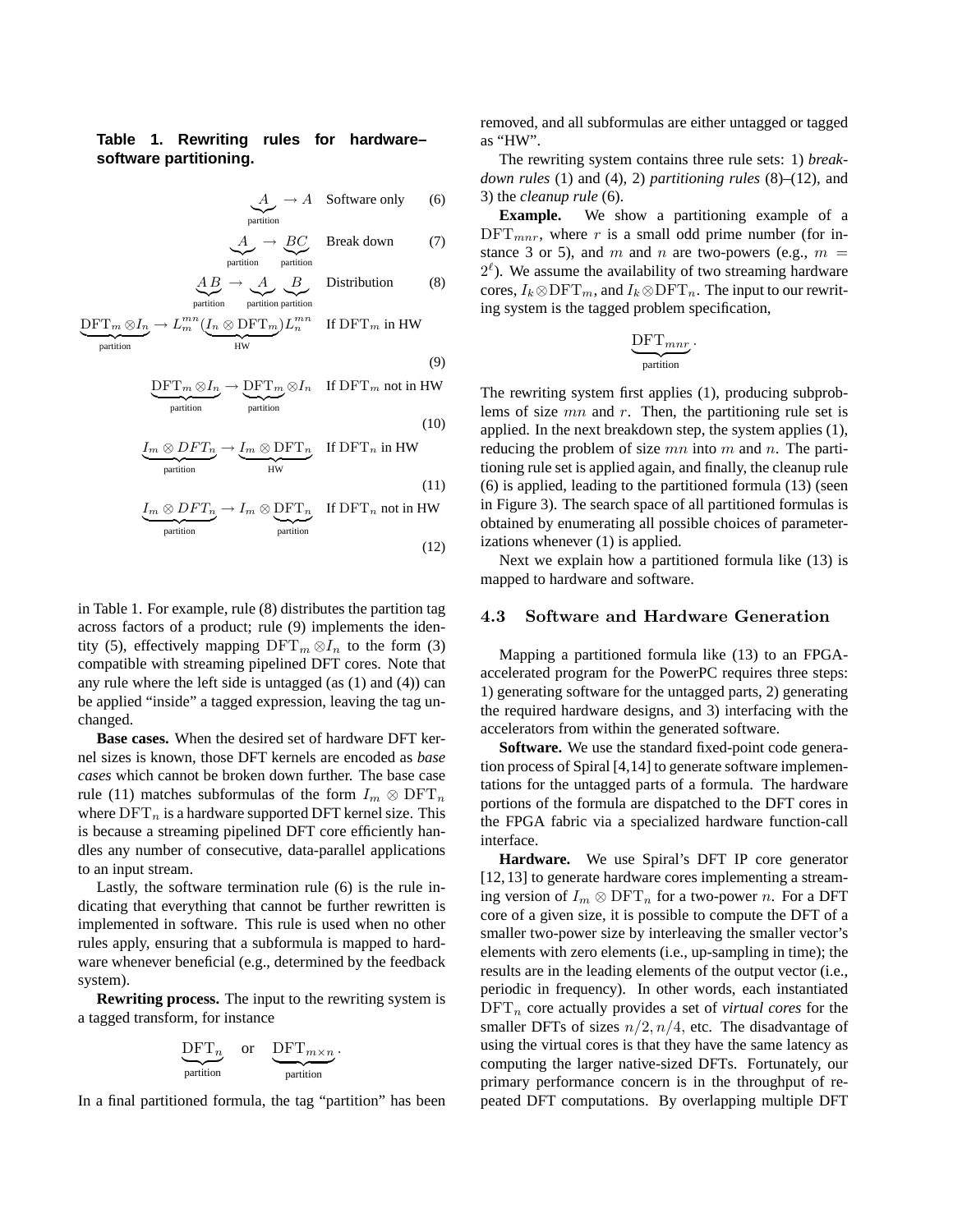$$
\underbrace{\text{DFT}_{mnr}}_{\text{partition}} \to \left(\text{DFT}_r \otimes I_{mn}\right) D_{r,mn} \left\{ \left[I_r \otimes \left(L_m^{mn}\left(\underline{I_n \otimes \text{DFT}_m}L_n^{mn}\right)\right] D_{m,n}\left(\underline{I_m \otimes \text{DFT}_n}L_m^{mn}\right) L_n^{mn} \right\} L_r^{mnr} \tag{13}
$$

**Figure 3.** DFT<sub>mnr</sub> partitioned for streaming hardware cores  $I_k \otimes \text{DFT}_m$  and  $I_k \otimes \text{DFT}_n$ . m and n are **two-powers and** r **is a small prime.**

calculations in flight, we can hide the effect of the extra latency completely and see no throughput penalty when using a DFT<sub>n</sub> core to compute problem sizes down to  $n/4$ .

**Interface.** Figure 4 shows the architecture of two hardware cores accelerating the PowerPC. The PowerPC is in control, processing data residing in the main memory. It communicates with the hardware cores via the DSOCM bus, which is used to send and receive data, as well as control information. To initiate a DFT calculation, the Pow-



**Figure 4. Architecture of the generated hardware DFT IP cores.**

erPC writes the DFT input data into BRAM and sets a bit in the control registry to select the desired core size (virtual or real) and initiate processing. The selected DFT core begins streaming the data from the input BRAM, through the streaming DFT pipeline and returns the processed data into the output BRAM. Once all data is processed, the DFT core sets a ready status bit in the control registry polled by the PowerPC. The PowerPC begins retrieving the data from the return BRAM buffer.

In order to obtain full streaming utilization, the PowerPC loads data into the next buffer and retrieves the previous result while the hardware core is processing the current data set. The BRAM interface implements a ring buffer for 4 sets of data, allowing 4 DFT calculations to be in flight concurrently to hide latency.

# **5 Optimizing an Entire Library**

So far, we have shown, in a forward design problem, how to generate a partitioned implementation for a given DFT and a given set of hardware cores. Next we discuss the inverse design problem of determining the optimal set of hardware cores based on a performance metric and resource constraints. The overall optimized design generation problem is solved by first solving the inverse design problem and then the resulting forward design problem.

The straightforward approach to an inverse design problem is to solve many forward design problems and search for the best solution. This approach has been used in Spiral to generate optimized software-only implementations. It is possible since software code generation and evaluation are fast enough to enable a feedback-driven optimization loop. However, it is impractical to let Spiral generate and try out all sets of hardware cores admissible under a specified area/power budget since synthesis takes on the order of hours for each trial.

Fortunately, the timing behavior of DFT cores is extremely predictable, resembling a delay buffer of a precisely known delay (a function of the size of the DFT). For performance evaluation in Spiral's search-based feedback loop, a special version of the DFT software is used on the PowerPC processor. The timing software faithfully performs all software instructions including loads and stores to memory (through caches) and the BRAM-based hardware interface. However, the expected computation delay of the DFT core invocations is emulated in software using cycle counters. This enables us to explore the performance space of different DFT core sizes without actually synthesizing or downloading any actual hardware cores. Using this approximation, we can fully explore the available hardware core choices in typically a few hours (up to 30 minutes per hardware-core configuration).

We have empirically verified that this modeling approach is sufficiently accurate to support meaningful design space exploration (e.g., Figure 5). The model predicts execution very well especially for in-cache DFT sizes less than 512. For the larger, out-of-cache sizes, we have seen a maximum error of 15%, but the model accurately estimates the performance/energy trends.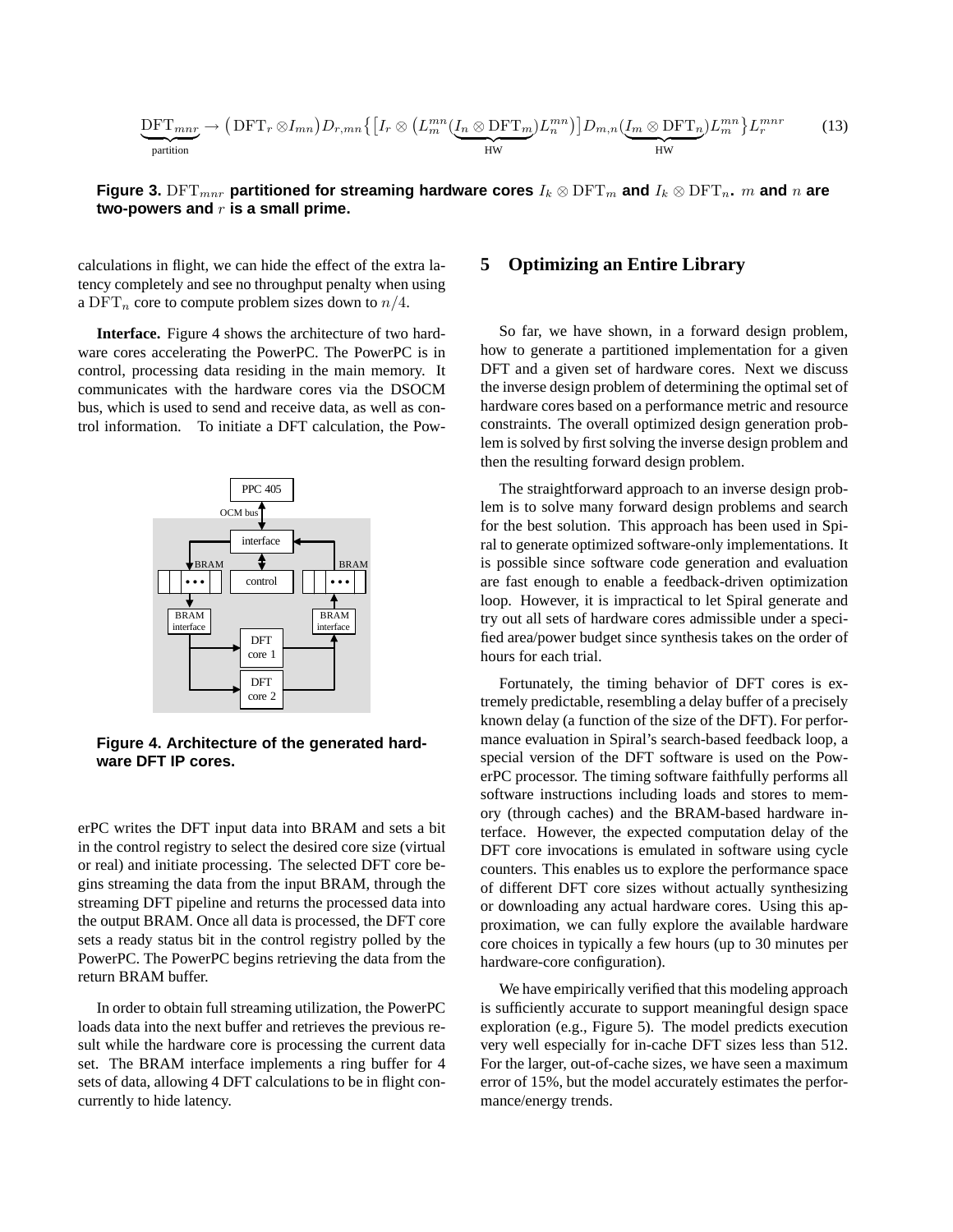

**Figure 5. Quality of our performance and energy efficiency model. The closer the lines the better.**

5.1 Pruning The Search Space

For a given transform size, there are exponentially many formulas. In addition, allowing any combination of hardware cores leads to a combinatorial explosion. To make our approach feasible we need to prune this search space in addition to speeding up evaluation. We employ two pruning ideas.

**Choice of cores.** Due to the overlap in functionality, latency, and energy consumption arising from virtual cores, some combinations of DFT kernel sizes are not beneficial for joint mapping onto an FPGA. Specifically, the possibility of using the virtual cores associated with each real DFT core dramatically reduces the number of sensible hardware configurations. This claim is made specific in Section 6.2, where a performance analysis of virtual cores is given.

**Dynamic programming.** We reduce the algorithm search space by taking advantage of the recursive nature of transform algorithms. Experiments show that *dynamic programming* (DP) is a viable method to optimize these algorithms. The DP methodology is based on the assumption that the performance of a subproblem does not depend on its context. For instance, this means that the performance of  $DFT_n$  is assumed the same in the context of  $I_m \otimes DFT_n$ or  $\mathrm{DFT}_n \otimes I_m$ .

To find the best solution for a given problem (say,  $DFT_n$ ), DP tries all applicable breakdown rules (in this paper, Cooley-Tukey FFT (4) only). For each applicable rule, DP first recursively finds the best solutions for its subproblems and all rule parameterization (in our example, all  $\text{DFT}_k$  and  $\text{DFT}_m$  with  $km = n$ ). It then finds the best solution for the original problem  $(DFT_n)$  by evaluating all parameterizations of the breakdown rule and plugging in the best subproblem solutions that it has already found. All problems are cached after they are evaluated, accelerating the search for any future overlapping problems.

# **6 Experimental Results**

In this section, we evaluate our approach on the Xilinx Virtex-II Pro FPGA with embedded PowerPC processor by generating FPGA-accelerated DFT libraries optimized for both performance and energy efficiency. After specifying the experimental setup, we first briefly consider the necessary library components: Spiral generated DFT software libraries, Spiral generated hardware cores, and virtual cores. Then, we evaluate a specific example of FPGA-accelerated DFT libraries and discuss the tradeoffs between using one core versus two cores. Finally, we evaluate in detail DFT libraries accelerated with two hardware cores; we discuss the tradeoffs of the hardware core choice in the performance/area/power space. Again we stress that in all accelerated libraries both the software components and the hardware cores are Spiral-generated ("push-button").

In this work, we present DFT implementations in fixedpoint precision (16 bits with 14 bits fractions). We implement scaled DFTs to avoid overflow. We do not address the minimization of the error by using different algorithms in finite precision; however, in Section 6.4, we will experimentally address the issues of finite precision errors arising from different algorithms and partitioning.

**Performance metrics.** We assume an operation count of  $5n \log_2 n$  for the 1D DFT<sub>n</sub> and  $5mn \log_2 mn$  for the 2D  $DFT_{m \times n}$ . We measure *runtime performance* in pseudo Mop/s (mega-operations per second), computed as operations [op]/runtime [µs], and *energy efficiency* in pseudo Mop/J (mega-operations per Joule), computed as operations [op]/energy [ $\mu$ J]. These metrics are scaled inverses of runtime and energy, respectively, and thus preserve runtime and energy relations. In Pareto plots we use *normalized runtime* [ns/op] (inverse of runtime performance) vs. power [W] and *area* [slices].

**Physical measurements.** To obtain the required measurement resolution, we perform the same computation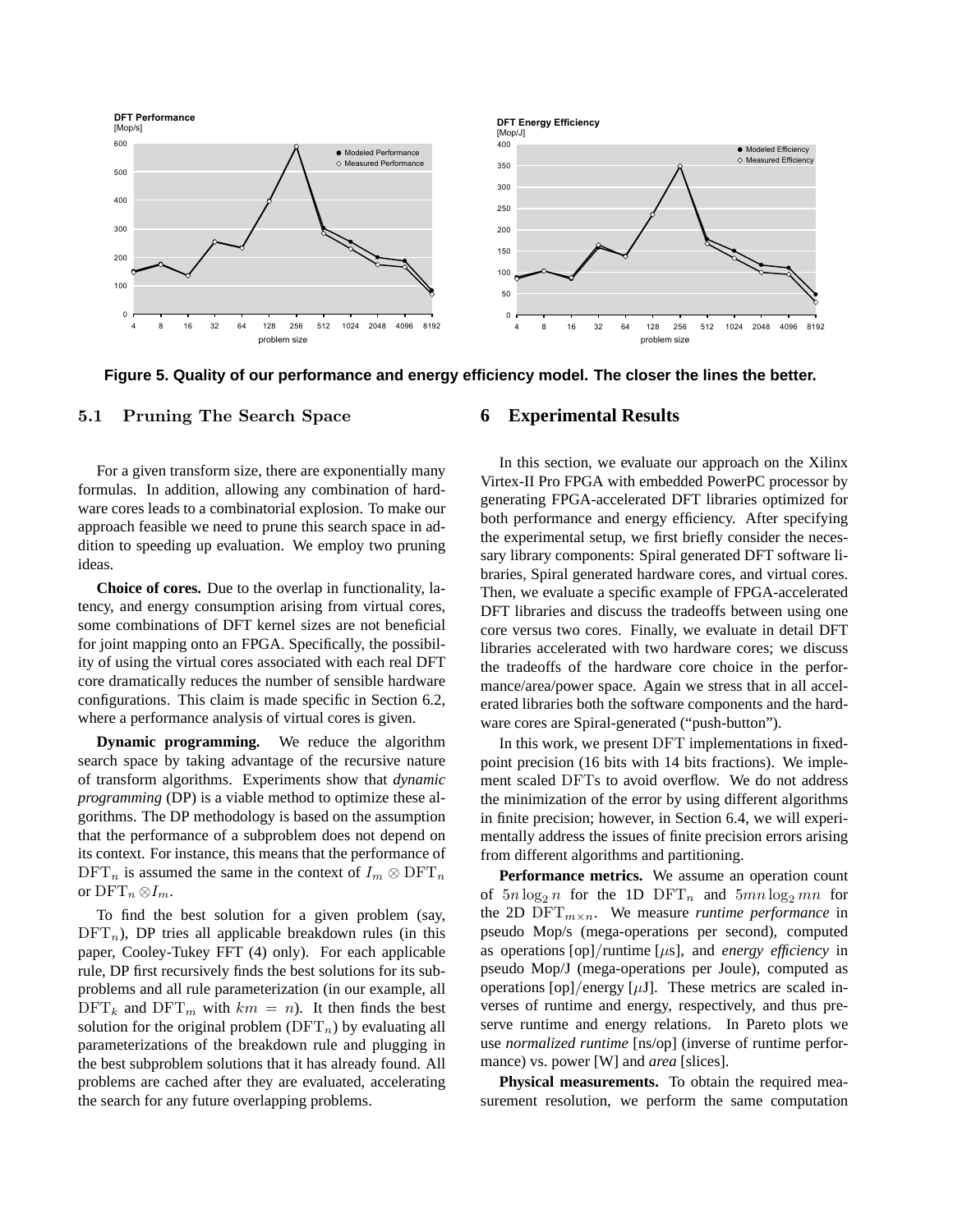**Table 2. Performance [Mop/s], for problems of size 16—1024 on hardware cores of size 32— 1024.**

| Core size | problem size |     |     |     |     |     |     |
|-----------|--------------|-----|-----|-----|-----|-----|-----|
|           | 1024         | 512 | 256 | 128 | 64  | 32  | 16  |
| 32        |              |     |     |     |     | 460 | 313 |
| 64        |              |     |     |     | 603 | 460 | 296 |
| 128       |              |     |     | 739 | 603 | 439 | 230 |
| 256       |              |     | 866 | 739 | 585 | 313 | 135 |
| 512       |              | 980 | 866 | 726 | 396 | 178 | 74  |
| 1024      | 1092         | 980 | 858 | 476 | 220 | 96  |     |

multiple times. We measure runtime using the PowerPC's cycle counter, and the power supplied to the board is determined by measuring the supply current (at 5V) using an Agilent 34401A digital multi meter. Both measurements are acquired automatically and fed back to the Spiral search engine, closing the performance tuning loop (see Fig. 1). We compute the energy as the product of measured runtime and power.

# 6.1 Performance Evaluation of Software and Hardware

**Software.** Spiral-generated floating-point and fixedpoint software code is competitive with the best available DFT software implementations across many platforms [2, 14]. The 300 MHz PowerPC typically achieve on average 100 pseudo Mop/s on in-cache DFT calculations.<sup>1</sup>

**Hardware cores.** We have shown Spiral-generated DFT cores are competitive in performance and size with the Xilinx LogiCore DFT library for DFT sizes up to 1024 [12,13]. Table 2 reports the throughput performance (Mops/s) of the streaming pipelined DFT cores, including when the cores are applied to smaller problem sizes in the virtual mode. We observe that in each case for  $n/2$  and  $n/4$  there is virtually no performance penalty compared to the real core of that size. The reason is that in these cases the performance bottleneck is the data copy bandwidth of the DSOCM bus. The extra latency incurred by virtual cores is fully hidden. As a consequence, any two DFT hardware cores of size  $n$ and  $m (n > m)$  used for acceleration in larger problems (i.e., when used in throughput mode) should be chosen to satisfy  $n/m > 4$ .

# 6.2 Accelerating Software with Hardware Cores

We now consider the first example of an FPGAaccelerated DFT library generated by Spiral. We choose two hardware cores:  $DFT_{64}$  and  $DFT_{512}$ . Figure 6 shows the performance impact of using one or both hardware cores compared to a generated software DFT library.



**Figure 6. Performance of Spiral-generated 1D DFT software accelerated by one or two hard**ware cores  $DFT_{64}$  and  $DFT_{512}$ . Higher is bet**ter.**

**Single core.** Accelerating the software implementation with a single core shows the same characteristic trend for each of the choices. For very small sizes, employing the hardware core does not speed up computation due to overhead and, there, the software-only library is faster. This is the case for  $n = 16$  for the DFT<sub>64</sub> core and for  $n \leq 64$  for the  $DFT_{512}$  core.

When the problem size is between this "break-even" point and the size of the hardware core, we observe a rampup in which the highest performance is reached at the core's native size, for a speed-up of 2.6 times for  $n = 64$  and 5.6 times for  $n = 512$ . In this region all computations are done in hardware (via real or virtual cores), and software is only used to route data in and out of the cores.

We observe a drop in performance for the first problem size larger than the core size ( $n = 128$  for DFT<sub>64</sub>, and  $n = 1024$  for DFT<sub>512</sub>) to about two times the software performance. For this size and larger sizes a significant amount of the computation is done in software. Nevertheless, the hardware acceleration provides a speed-up of at least two times for large in-cache problem sizes. Once data does not fit into cache at  $n = 8192$ , memory bandwidth becomes the main bottleneck and practically reduces all possible speedups.

**Two cores.** Both single core configurations have weak spots: the  $DFT_{64}$  core speeds up small sizes but provides

<sup>&</sup>lt;sup>1</sup>Note that the operation count does not comprise loads/stores, index computations, loop bound computations and scaling. Thus, we use an under-estimation of the number of operations actually issued.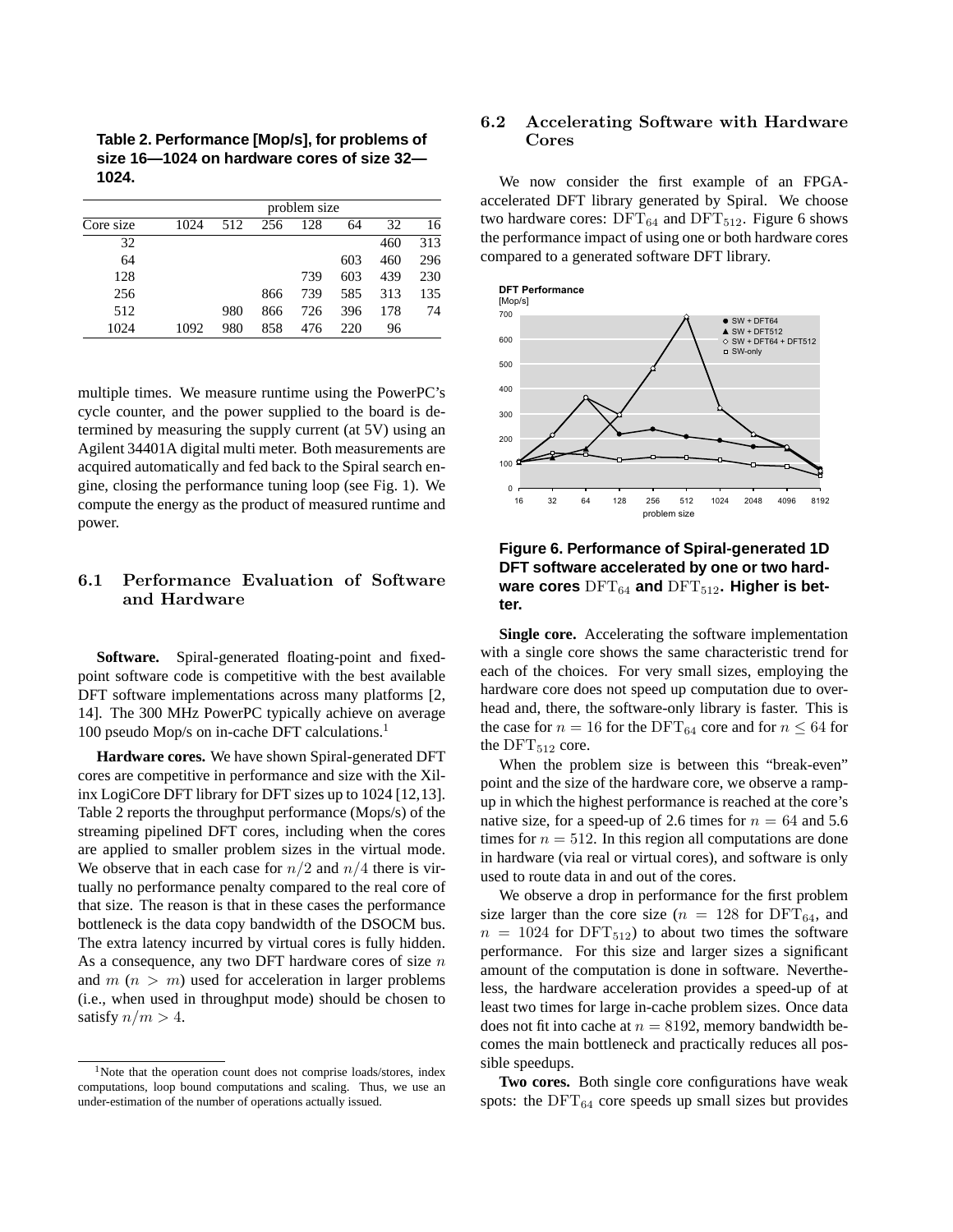only moderate speed-up for large sizes, and the  $DFT_{512}$ core provides high speed-up for medium and large sizes but cannot speed up small sizes. By employing a system with *both* hardware cores, we leverage the positive aspects of both cores. Figure 6 shows that a system with two cores achieves the maximum performance of both single core systems for each problem size.

### 6.3 Optimizing an Entire DFT Library

Due to the nature of the 1D and 2D DFT algorithms (1) and (4), we can speed up an entire library of two-power and non-two-power sizes using two (or any other number of) hardware cores. However, there are multiple possible choices for the sizes of the hardware cores, which give different performance characteristics and thus tradeoffs for the entire DFT library.

We investigate these tradeoffs with respect to both performance and energy efficiency. To compare the different libraries (i.e., different choices of cores) across all sizes, we use *average normalized runtime* [ns/op] and *average power* as metrics. This choice weighs all problem sizes equally.

**Choice of hardware cores: Details.** Figure 7 displays the performance and energy efficiency behavior of a twopower 1D and 2D DFT library for different choices of two hardware cores.

Figure 7 (a) and (b) show that for 1D DFT, there is clearly a best configuration for each fixed problem size. However, across all problem sizes, each configuration is the best at least twice. Choosing the best choice across a library is not straightforward and depends on the targeted application context.

The shape of the energy efficiency plot is similar to the performance plot, with the notable difference that for small problem sizes software is the most energy-efficient choice.

Figure 7 (c) and (d) show the same evaluation for 2D DFTs. The 2D  $DFT_{m \times n}$  has the same memory footprint as a 1D DFT<sub>mn</sub>. All sizes larger than or equal to  $64 \times 128$  do not fit into cache, which leads to a performance degradation for all choices of cores. As in the 1D case, smaller problem sizes are accelerated by hardware, but software-only is more energy efficient. The latter effect is more pronounced than in the 1D case. Thus, the possible speed-up through FPGA acceleration is smaller and the variance across different core choices is less pronounced than in the 1D case.

Using two-power hardware cores we can also accelerate libraries of non-two-power sizes by computing two-power factors in hardware and the remainder in software. Figure 8 displays the performance for non-two-power problems  $\text{DFT}_n$  with  $n = 3 \cdot 2^k$  and  $n = 5 \cdot 2^k$ . In this situation, a significant amount of computation—the radix-3 and radix-5 kernels—is done in software. Nevertheless, using two hardware cores we obtain up to 2.5 times speed-up over a software-only implementation.



**Figure 8. Performance of Spiral-generated 1D**  $\text{DFT}_n$  with  $n=3\cdot 2^k$  and  $n=5\cdot 2^k$  accelerated **by different two-core configurations. Higher is better.**

**Trade-offs and Pareto analysis.** Choosing different hardware core pairs allows an exploration of trade-offs between performance and power or FPGA area across a whole DFT library. For instance, one can choose the set of hardware cores that yields the fastest DFT library (averaged over all sizes) for a given slice or power budget.

Figure 9 shows that there is indeed room to trade runtime for area or power. We assume a 1D DFT library for two-power sizes  $n = 64, \ldots, 2048$ . Each point represents the average performance/power/area values for the whole library for different pairs of hardware cores. The softwareonly configuration is marked with a different symbol. Note that in the power data we subtracted the XUP2VP development board's idle power consumption (3.8W).

Figure 9 (a) shows that there is a 4 times variation in both area consumption and normalized runtime across all possible configurations. Figure 9 (b) shows that there is also a 3 times variation in the power consumed by the DFT calculations. In other words, by allowing up to 3 times more power (or 4 times more area) to be consumed, one can speed up a whole library up to 4 times (averaged across the library). As there are many points between these extremes, we provide a fine-grain choice for adapting the performance and resource usage of a whole DFT library to application-specific needs.

### 6.4 Error Analysis

Finally, we show experiments detailing the error behavior of our generated hardware–software libraries. We follow the error models for fixed-point DFTs [10, 18], specialized to our case of 16-bit precision with 14 fraction bits. We compare the software-only library to the hardware-software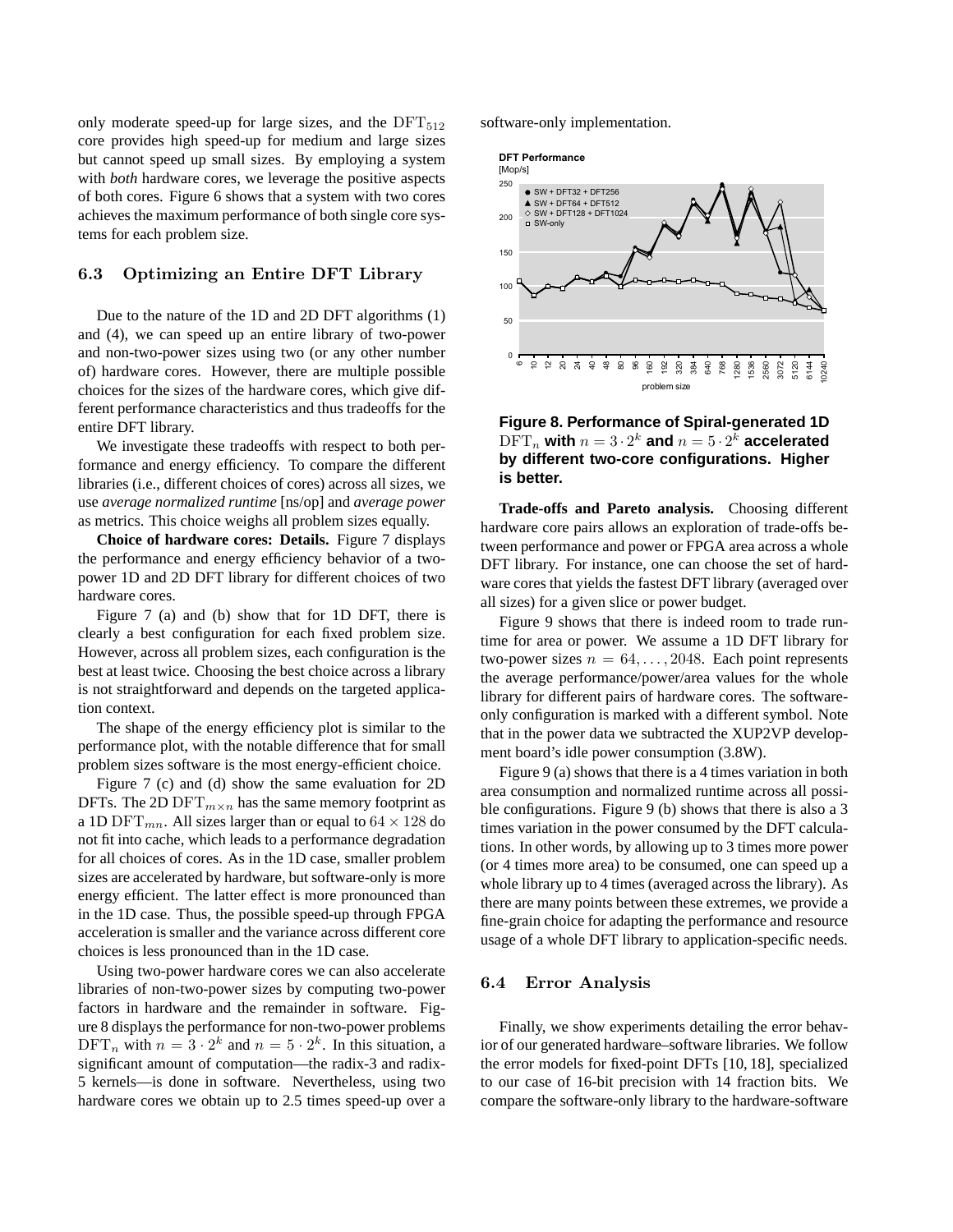

**Figure 7. Performance and energy efficiency of 1D and 2D DFT software accelerated by different two-core configurations. Higher is better in all plots.**



**Figure 9. 1D DFT Area/performance and power/performance trade-offs (one point is a normalized performance for a whole DFT library and a specific set of hardware cores). Points closer to the origin are better in both plots.**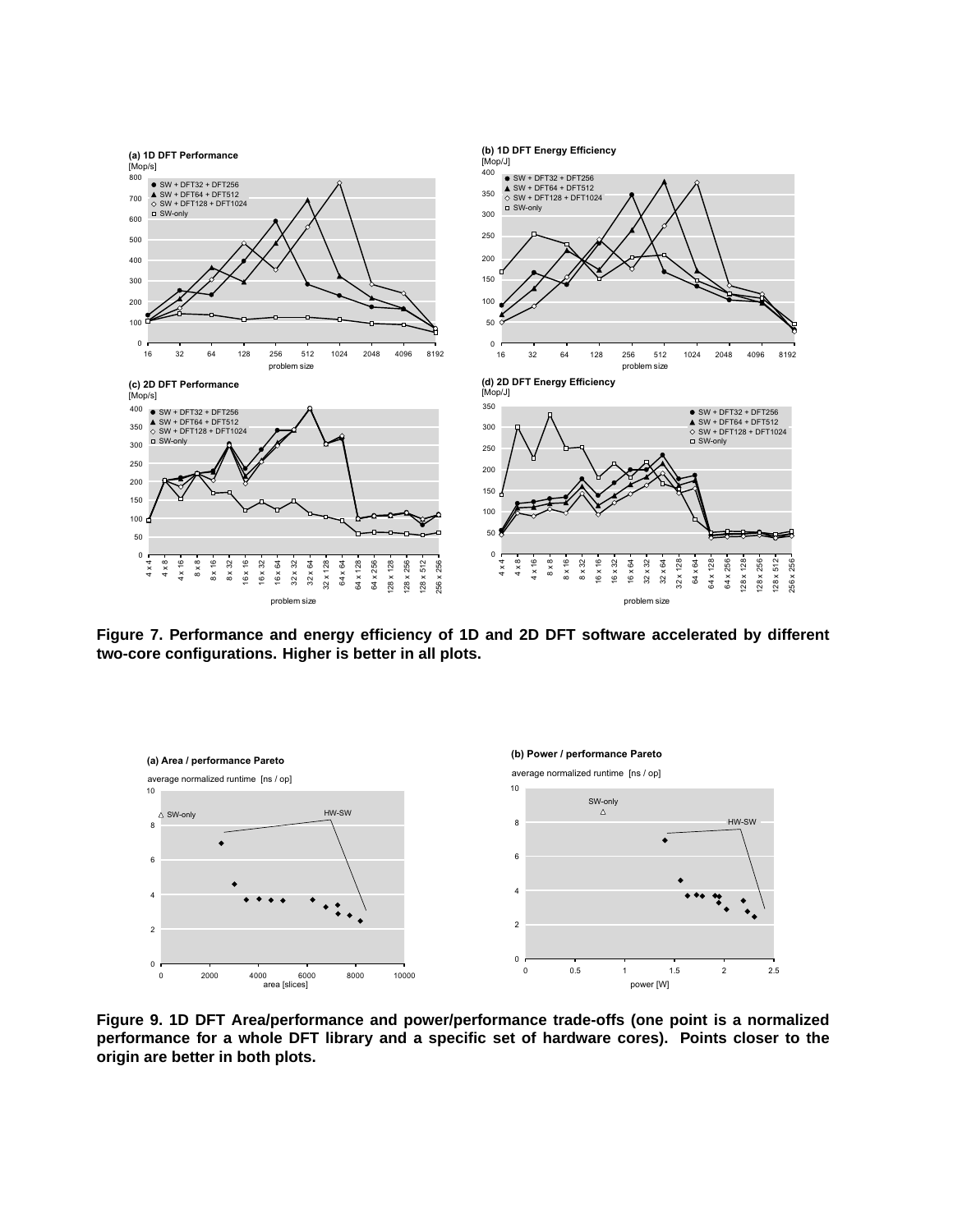libraries considered in the performance evaluation in Figure 7.



# **Figure 10. Signal-to-noise ratio (SNR) of Spiral-generated scaled fixed-point DFT implementations.**

In Figure 10, we evaluate the signal-to-noise ratio (SNR). We see that the software library and hardware– software libraries have very similar SNR and hardware acceleration does not introduce further error.

Figure 11 shows the maximum absolute error and the average absolute error. Figure 11 (a) shows that all considered libraries behave similarly and stay well below the theoretical upper bound for the maximum absolute error of a fixedpoint DFT, given in [18]. We see up to 20% variation in the error. This could be exploited to obtain low-error implementations by using error as search metric in Spiral's feedback loop. Figure 11 (b) shows that the average absolute error saturates at about  $2^{-15} \approx 3 \cdot 10^{-5}$ , which is the system precision.

# **7 Conclusion**

Architectures with tightly integrated FPGAs and general purpose processors are starting to play an important role in both embedded and high performance computing settings. The tight integration makes it possible to offload fine and coarse grain functionalities from processors to the FPGA fabric, combining the strengths of both components.

In this paper we introduce an extension to the program and hardware design generation system Spiral, that automatically partitions DFT kernels across software and hardware, and generates both components. In addition, our extension finds—under user-supplied resource constraints and performance metrics—a partition choice that optimizes an entire library, not a single problem instance.

In our experiments on a Xilinx Virtex-II Pro, the automatically partitioned and generated FPGA-accelerated library has between 2 and 7.5 times higher performance and up to 2.5 times better energy efficiency than the softwareonly version.

# **Acknowledgment**

This work was supported by DARPA through the Department of Interior grant NBCH1050009 and by NSF through awards 0234293 and 0325687.

### **References**

- [1] P. Arató, Z. Mann, and A. Orbán. Algorithmic aspects of hardware/software partitioning. *ACM Trans. Des. Autom. Electron. Syst.*, 10(1):136–156, 2005.
- [2] P. D'Alberto, F. Franchetti, and M. Püschel. Performance/energy optimization of DSP transforms on the XScale processor. In *Proceeding of the 2007 International Conference on High Performance Embedded Architectures and Compilers*, Lecture Notes in Computer Science, Ghent, Belgium, Jan 2007. Springer.
- [3] N. Dershowitz and D. A. Plaisted. Rewriting. In A. Robinson and A. Voronkov, editors, *Handbook of Automated Reasoning*, volume 1, chapter 9, pages 535–610. Elsevier, 2001.
- [4] F. Franchetti, Y. Voronenko, and M. Püschel. Formal loop merging for signal transforms. In *Proc. of Programming Language Design and Implementation*, Chicago, Jun. 2005.
- [5] D. Gajski, F. Vahid, and S. Narayan. SpecSyn: an environment supporting the specify-explore-refineparadigm for hardware/software system design. *IEEE Transactions on Very Large Scale Integration (VLSI) Systems*, 6(1):84–100, Mar 1998.
- [6] D. Gajski, F. Vahid, S. Narayan, and J. Gong. SpecSyn: an environment supporting the specify-explore-refine paradigm for hardware/software system design. pages 108–124, 2002.
- [7] J. R. Hauser and J. Wawrzynek. Garp: a MIPS processor with a reconfigurable coprocessor. In *FCCM '97: Proceedings of the 5th IEEE Symposium on FPGA-Based Custom Computing Machines*, page 12, Washington, DC, USA, 1997. IEEE Computer Society.
- [8] A. Kalavade and E. Lee. A global criticality/local phase driven algorithm for the constrained hardware/software partitioning problem. In *CODES '94: Proceedings of the 3rd international workshop on Hardware/software co-design*, pages 42–48, Los Alamitos, CA, USA, 1994. IEEE Computer Society Press.
- [9] B. Knerr, M. Holzer, and M. Rupp. Improvements of the GCLP algorithm for SW/HW partitioning of task graphs. In *Prooceedings of the Fourth IASTED International Conference on Circuits, Signals, and Systems*, pages 107–113, San Francisco, CA, USA, Nov. 2006.
- [10] W. Knight and R. Kaiser. A simple fixed-point error bound for the fast fourier transform. *IEEE Transactions on Acoustics, Speech, and Signal Processing*, 27(6):615–620, Dec 1979.
- [11] P. A. Milder, M. Ahmad, J. C. Hoe, and M. Püschel. Fast and accurate resource estimation of automatically generated custom DFT IP cores. In *Proc. FPGA*, 2006.